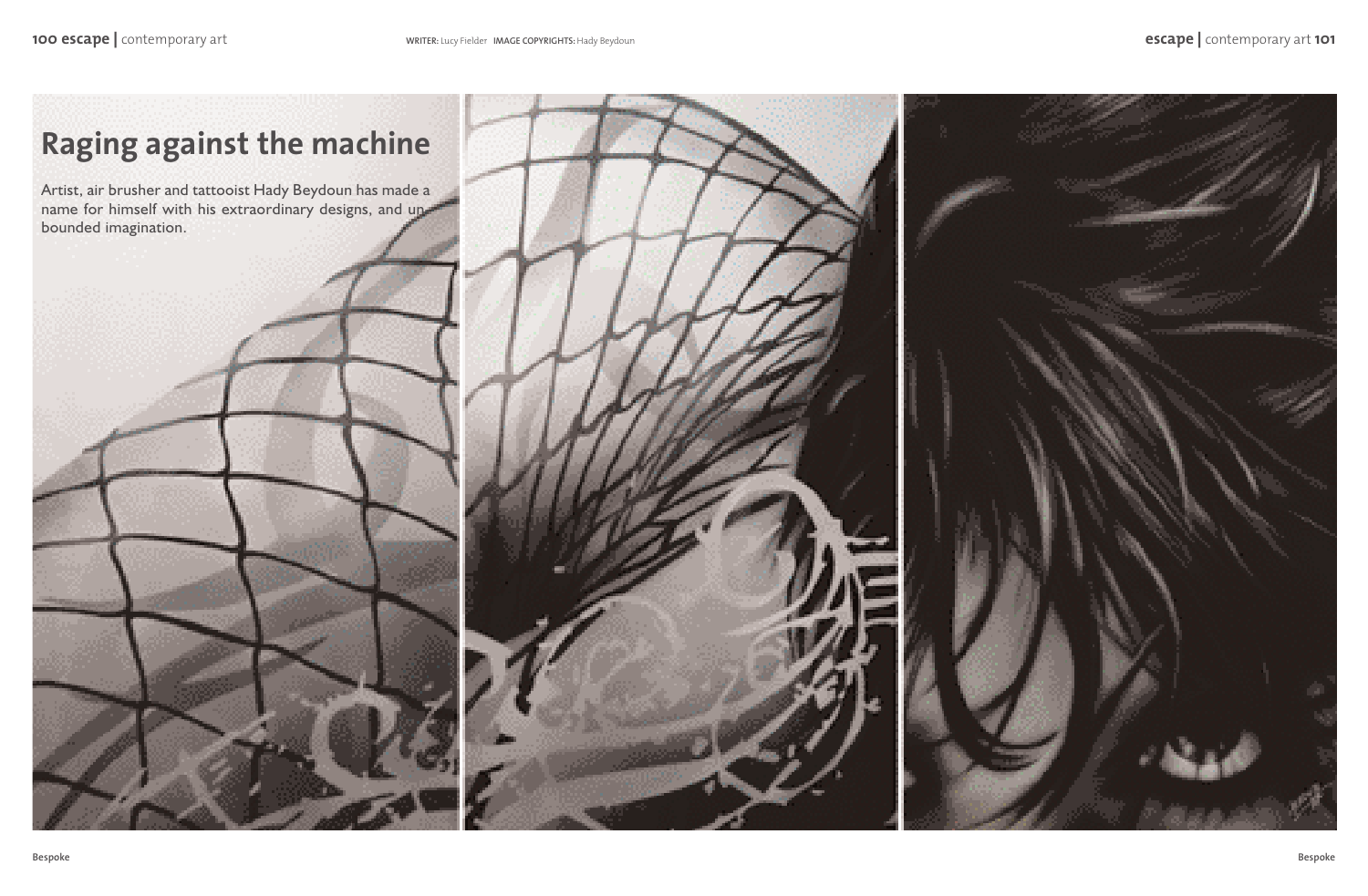

Above: The crumpled Coke cans are part of a series of painted wooden carvings formed from a single log. The seemingly ravaged old guitar, is another airbrushed pop-art piece that draws curiosity from its viewers. Opposite page: Beydoun likes to shock with paintings that are often daring and risqué.



When he first tried his hand at tattooing, Hady Beydoun had no idea that it would become his vocation. "It's not something you expect to make a life and a career out of. But it called me," he says in his studio in eastern Beirut. He was comfortably seated in his haven, surrounded by photographs showing his handicraft: arms, chests and of his twisting, complex designs. backs adorned with Celtic patterns alongside swirling Arabic script, mythical beasts, fairies and flowers.

The skin, to Beydoun, is just like canvas. In fact, the self-taught popart rebel prides himself on being able to paint on pretty much anything, not only the human body. Perspex, glass, concrete or wood; motorbikes, snowboards; mannequins or mobile phones, Beydoun's creativity flows onto numerous surfaces. And of all the mediums, the rapid growth of his client base. airbrush remains his preferred - thanks to its wide versatility.

outlandish, others drawing from pop culture. But then, pleasing everyone is not what Beydoun aims to do. "I like shocking people," he surmises. Indeed 'Art is what you can get away with' is a quote that inspires Beydoun. Canadian pop culture scholar Marshall McLuhan's words are prominently displayed on Beydoun's website was that it was a new medium," Beydoun says, "There's a certain for it is a concept he has taken to heart.

Historically, the art of tattooing has been practised all over the world for millennia. A tattooed mummy dating from the fourth to fifth millennium BC was found in the Ötz valley in the Alps. Others dating from the end of the second millennium BC have been discovered, such as the Mummy of Amunet from Ancient Egypt. Yet most historians are

A woman wearing only stilettos and covered in tattoos stares lustfully from a flex plate – a theme that recurs in a number of the more risqué paintings. An acrylics-on-paper work shows a hummingbird hovering above a red flower against a vivid blue sky. His studio is proof of his daring personality.

The art that we came to discuss hung around us: airbrush paintings covering the walls and sculptures standing around on the tables. And this is much of what grows Beydoun's cult following but the conversation inevitably meanders back to tattoos in the manner of one

His paintings might not be to everyone's taste; many of them vivid airbrush murals. But when he saw a copy of a tattoo maga-Beydoun was a graphic artist, designing t-shirts and painting zine it blew him away. Self taught and aided only by a single copy of this magazine along with the unyielding support of an enthusiastic (not to mention brave) coterie of friends willing to act as guinea pigs, he immersed himself into body art. "At first, the appeal charm to marking someone for life."

"It was something unheard of to base your career and life on tattoo artistry," he says. His father, an academic, disapproved, as did some of his friends, reflecting the conservative streak that still courses beneath Lebanon's relatively liberal culture. But no one stood in his way and Beydoun ultimately pioneered the art in Lebanon, nevertheless he remains somewhat surprised by the